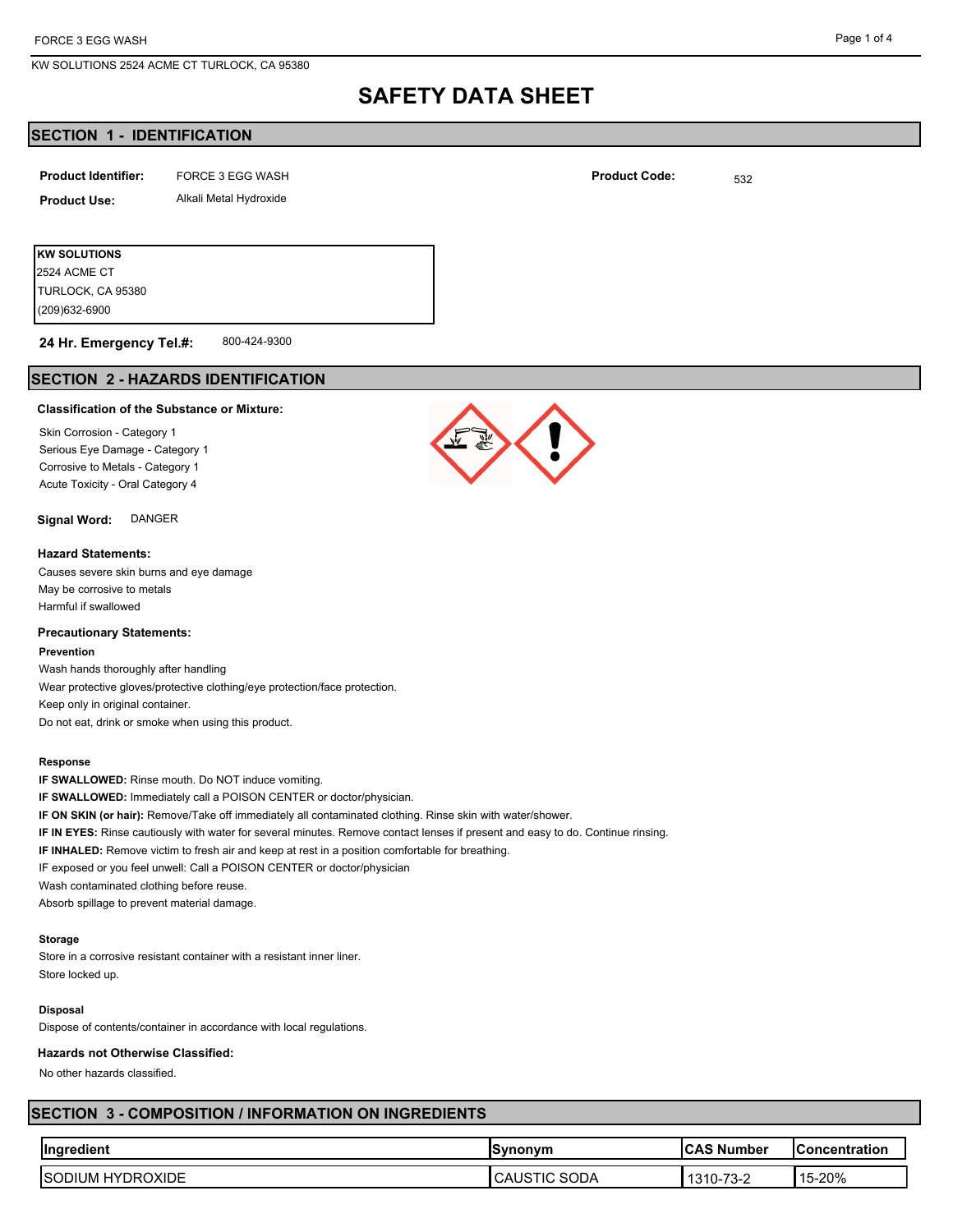# **SAFETY DATA SHEET**

# **SECTION 4 - FIRST-AID MEASURES**

**Inhalation:** Get medical advice/attention if you feel unwell or are concerned.

**Skin Contact:** Take off immediately contaminated clothing, shoes and leather goods (e.g. watchbands, belts). Rinse skin with lukewarm, gently flowing water/shower with a flushing duration of 60 minutes. Immediately call POISON CENTER/doctor. Wash contaminated clothing before re-use. **Eye Contact:** Remove source of exposure or move person to fresh air. Rinse eyes cautiously with lukewarm, gently flowing water for several minutes, while holding the evelids open. Remove contact lenses, if present and easy to do. Continue rinsing for 60 minutes. Take care not to rinse contaminated water into the unaffected eye or into the face. Immediately call a POISON CENTER/doctor. Continue rinsing until medical aid is available.

**Ingestion:** Immediately call a POISON CENTER/doctor. Do NOT induce vomiting. If vomiting occurs naturally, lie on your side, in the recovery position. **Most Important Symptoms and Effects, both Acute and Delayed:** Causes severe skin burns and eye damage, burning of the mouth, throat, and

esophagus. **Indication of any Immediate Medical Attention and Special Treatment Needed:** Treat symptomatically

## **SECTION 5 - FIRE-FIGHTING MEASURES**

**Extinguishing Media:** Material is not flammable. Use extinguisher media appropriate for material in surrounding fire.

**Special hazards arising from the substance or mixture:** Hot or molten material can react violently with water. Can react with certain metals, such as aluminum, to generate flammable Hydrogen gas.

**Flammability classification (OSHA 29 CFR 1910.106) (Hazcom 2012):** Non flammable

**Hazardous Combustion Products:** May cause fire and explosions when in contact with incompatible materials.

**Special protective equipment and precautions for firefighters:** In the event of a fire, wear full protective clothing and NIOSH-approved self-contained breathing apparatus.

## **SECTION 6 - ACCIDENTAL RELEASE MEASURES**

**Personal precautions, protective equipment and emergency procedures:** Ventilate area of leak or spill. Wear appropriate personal protective equipment as specified in Section 8. Isolate hazard area. Keep unnecessary and unprotected personnel from entering.

**Methods and materials for containment and cleaning up:** Contain and recover liquid when possible. Do not let product enter drains. Residues from spills can be diluted with water, neutralized with dilute acid and collected with dry earth, sand or other non-combustible material and disposed of in appropriate container.

## **SECTION 7 - HANDLING AND STORAGE**

**Precautions for Safe Handling:** Wear at least chemical resistant gloves and eye protection, face shield, and chemical resistant garments when handling, moving or using this product. Do not contaminate water, food, or feed by storage or disposal.

**Conditions for Safe Storage:** Keep product in tightly closed container when not in use. Do not drop, roll, or skid drum. Store in a cool, dry, well-ventilated area away from heat or open flame.

**Incompatible Materials:** Avoid strong oxidizing agents, soft metals, acids, and heat.

## **SECTION 8 - EXPOSURE CONTROLS / PERSONAL PROTECTION**

| <b>Chemical Identity</b> | <b>ICAS Number</b> | 'Туре       | <b>IExposure Limit Values</b> | lSource       |
|--------------------------|--------------------|-------------|-------------------------------|---------------|
| <b>ISODIUM HYDROXIDE</b> | 1310-73-2          | <b>IPEL</b> | $2 \text{ mg/m}$              | <b>OSHA</b>   |
|                          |                    | <b>REL</b>  | $2 \text{ mg/m}$              | <b>INIOSH</b> |
|                          |                    | <b>ITLV</b> | $2 \text{ mg/m}$              | <b>ACGIH</b>  |

**Ventilation and engineering measures:** Forced air, local exhaust, or open air is adequate.

**Respiratory Protection:** Not a respiratory irritant unless dealing with a mist form, then wear appropiate NIOSH respirator.

**Skin Protection:** Wear chemical resistant gloves and chemical resistant garments when handling, wash garments before re-use.

**Eye/Face Protection:** Wear safety glasses, goggles and/or face shield to prevent eye contact.

**Other Protective Equipment:** Eye wash facility and emergency shower should be in close proximity.

**General Hygiene Conditions:** Do not eat, drink or smoke when using this product. Wash thoroughly after handling. Remove and wash contaminated clothing before re-use. Handle in accordance with good industry hygiene and safety practice.

# **SECTION 9 - PHYSICAL AND CHEMICAL PROPERTIES**

**Appearance:** Clear to pale yellow liquid **Odor:** Odorless **pH:** >12 **Melting/Freezing point:** No information available. **Initial boiling point and boiling range:** No information available. **Flammability (solid, gas):** Non flammable **Specific gravity:** 1.23 g/mL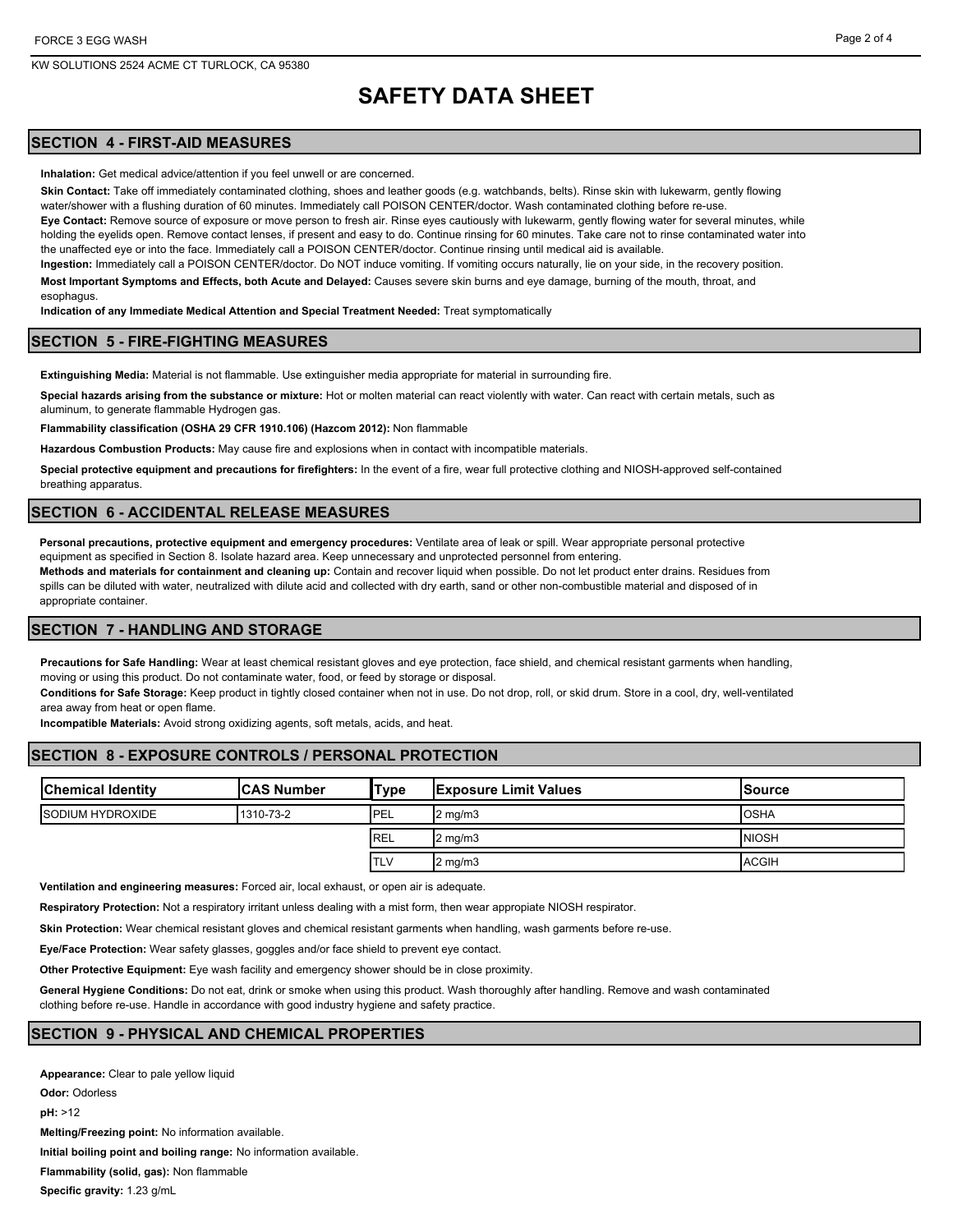KW SOLUTIONS 2524 ACME CT TURLOCK, CA 95380

# **SAFETY DATA SHEET**

**Decomposition temperature:** No information available

**Viscosity:** 20-50 cP at 20 ºC/68ºF

## **SECTION 10 - STABILITY AND REACTIVITY**

**Reactivity:** Reactive with oxidizing agents, reducing agents, metals, acids and alkalis.

**Chemical Stability:** Stable under normal conditions

**Possibility of Hazardous Reactions:** Reactive with oxidizing agents, reducing agents, metals, acids and alkalis.

**Conditions to Avoid:** Incompatible materials

**Incompatible Materials:** Contact with acids and organic halogen compounds, especially Trichloroethylene, may cause violent reactions.

**Hazardous Decomposition Products:** Sodium Oxide. Decomposition by reaction with certain metals releases flammable and explosive Hydrogen gas.

## **SECTION 11 - TOXICOLOGICAL INFORMATION**

#### **Information on likely routes of exposure:**

Routes of entry - inhalation: YES Routes of entry - skin & eye: YES Routes of entry - ingestion: YES Routes of entry - skin absorption: NO

#### **Potential Health Effects:**

#### **Signs and symptoms of short term (acute) exposure:**

**Inhalation:** Inhalation of the mist may produce severe irriation of respiratory tract, characterized by coughing, choking, shortness of breath, headaches, dizziness, nausea, weakness and/or drowsiness.

**Ingestion:** Corrosive! Swallowing causes severe burns of mouth, throat, and stomach. Severe scarring of tissue, corrosion, permanent tissue destruction and death may result. Symptoms may include severe pain, nausea, vomiting, diarrhea, shock, hemorrhaging and/or fall in blood pressure. Damage may appear days after exposure.

**Skin:** Corrosive! Contact with skin causes irritation or severe burns and scarring with greater exposures.

**Eye:** Corrosive! Causes irritation of eyes, and with greater exposures it can cause burns that may result in permanent impairment of vision, even blindness.

**Potential Chronic Health Effects:** Prolonged contact with dilute solutions or dust has a destructive effect upon tissue.

**Carcinogenicity:** No components are listed as carcinogens by ACGIH, IARC, OSHA, or NTP.

**Mutagenicity:** Not known to have mutagenic effects in humans or animals.

**Reproductive effects:** No information available

**Sensitization to material:** Not a known sensitizer in humans or animals.

**Specific target organ effects:** No information available

**Toxicological data:** The calculated ATE values for this mixture are:

ATE oral =  $526$  mg/kg (rat)

ATE dermal = 7142 mg/kg (rabbit)

ATE inhalation (vapors) = No information available

### **SECTION 12 - ECOLOGICAL INFORMATION**

**Persistence and degradability:** Expected to readily biodegrade.

**Bioaccumulation potential:** No further relevant information available.

**Mobility in soil:** During movement through soil some ion exchange will occur. Also, some of the Hydroxide may remain in the aqueous phase and will move downward through soil in the direction of groundwater flow.

### **SECTION 13 - DISPOSAL CONSIDERATIONS**

**Handling for disposal:** Do not contaminate water, food, or feed by storage and/or disposal. When handling refer to protective measures listed in sections 7 and 8. Empty residue from containers, rinse container well.

**Method of disposal:** Dispose of in accordance with all applicable federal, state, provincial and local regulations. Contact your local, state, provincial or federal environmental agency for specific rules.